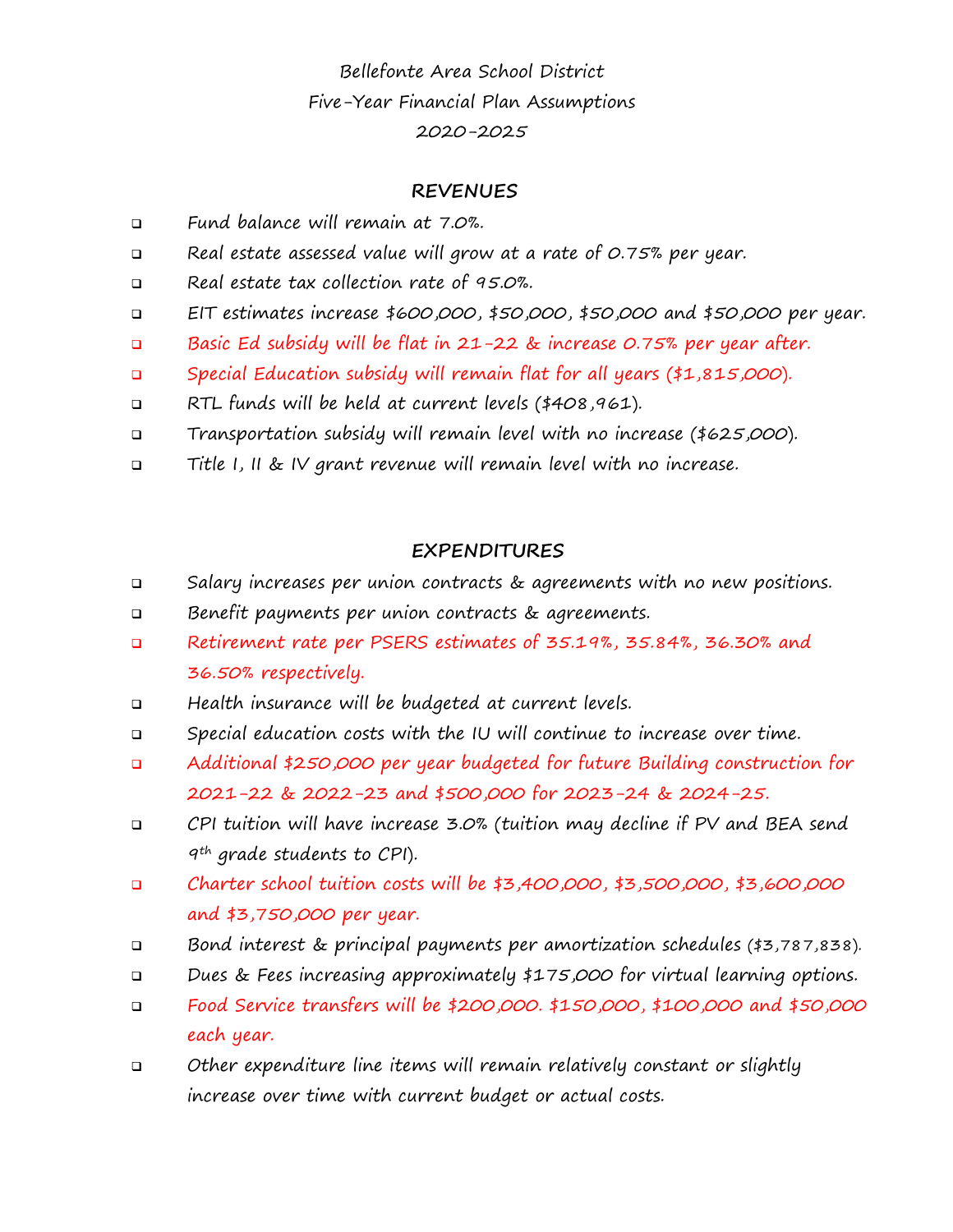# **Bellefonte Area School District FIVE YEAR FINANCIAL PLAN**

|                              | <b>ACTUAL</b><br>$15 - 16$ | <b>ACTUAL</b><br>$16 - 17$ | <b>ACTUAL</b><br>$17 - 18$ | <b>ACTUAL</b><br>$18 - 19$ | <b>ACTUAL</b><br>19-20 | <b>BUDGET</b><br>$20 - 21$ | <b>PROJECTED</b><br>$21 - 22$ | <b>PROJECTED</b><br>$22 - 23$ | <b>PROJECTED</b><br>$23 - 24$ | <b>PROJECTED</b><br>$24 - 25$ |
|------------------------------|----------------------------|----------------------------|----------------------------|----------------------------|------------------------|----------------------------|-------------------------------|-------------------------------|-------------------------------|-------------------------------|
| BEGINNING FUND BALANCE       | \$8,951,048                | \$9,197,960                | \$8,991,055                | \$9,644,199                | \$9,439,900            | \$9,244,486                | \$6,619,486                   | \$3,879,485                   | \$3,969,485                   | \$4,094,485                   |
| <b>REVENUES:</b>             |                            |                            |                            |                            |                        |                            |                               |                               |                               |                               |
| 6000 Local Sources           | 29,830,481                 | 30,793,609                 | 31,600,610                 | 33,012,024                 | 33,927,487             | 31,885,637                 | 35,793,656                    | 37,761,256                    | 39,556,166                    | 41,024,348                    |
| 7000 State Sources           | 15,532,695                 | 16,308,657                 | 17,607,534                 | 19,807,602                 | 17,663,467             | 17,430,199                 | 16,371,343                    | 16,333,744                    | 16,573,834                    | 16,815,651                    |
| 8000 Federal Sources         | 672,856                    | 653,289                    | 540,843                    | 719,334                    | 559,890                | 834,164                    | 520,000                       | 520,000                       | 520,000                       | 520,000                       |
| 9000 Other Sources           | $\Omega$                   | 0                          | $\Omega$                   | $\Omega$                   | 0                      | 0                          | $\Omega$                      | $\Omega$                      | 0                             | 0                             |
| TOTAL REVENUE                | 46,036,032                 | 47,755,555                 | 49,748,987                 | 53,538,960                 | 52,150,844             | 50,150,000                 | 52,685,000                    | 54,615,000                    | 56,650,000                    | 58,360,000                    |
| <b>EXPENDITURES:</b>         |                            |                            |                            |                            |                        |                            |                               |                               |                               |                               |
| 100 Salaries                 | 18,229,384                 | 18,211,951                 | 18,791,803                 | 19,260,089                 | 19,621,939             | 20,088,269                 | 20,354,160                    | 20,938,789                    | 21,565,549                    | 22,210,106                    |
| 200 Benefits                 | 11,401,969                 | 12,296,501                 | 13,039,017                 | 13,485,592                 | 13,447,979             | 14,064,141                 | 14,371,590                    | 14,772,477                    | 15,148,762                    | 15,581,059                    |
| 300 Professional Services    | 1,495,862                  | 1,511,476                  | 1,894,088                  | 2,124,254                  | 1,767,117              | 1,906,195                  | 2,004,324                     | 2,023,305                     | 2,086,126                     | 2,114,346                     |
| 400 Purchased Services       | 2,055,142                  | 1,954,642                  | 1,998,345                  | 6,542,310                  | 4,281,078              | 1,358,770                  | 1,635,770                     | 1,643,428                     | 1,918,837                     | 1,934,434                     |
| 500 Other Purchased Services | 6,237,836                  | 6,601,246                  | 7,473,110                  | 7,833,424                  | 8,160,592              | 8,712,884                  | 9,336,017                     | 9,663,424                     | 9.989.022                     | 10,397,906                    |
| 600 Supplies                 | 1,506,920                  | 1,515,122                  | 1,593,462                  | 1,247,232                  | 1,166,468              | 1,240,976                  | 1,535,000                     | 1,597,500                     | 1,640,000                     | 1,695,000                     |
| 700 Property                 | 163,227                    | 419,560                    | 245,080                    | 308,122                    | 340,154                | 293,750                    | 400,000                       | 400,000                       | 400,000                       | 400,000                       |
| 800 Other Objects            | 1,305,394                  | 1,098,104                  | 1,061,008                  | 1,117,516                  | 1,053,091              | 1,194,561                  | 1,309,546                     | 1,185,910                     | 1,210,788                     | 1,136,165                     |
| 900 Other Uses of Funds      | 3,220,442                  | 2,999,863                  | 2,999,930                  | 3,917,877                  | 4,414,683              | 4,165,454                  | 4,478,593                     | 4,500,167                     | 4,565,917                     | 4,580,984                     |
| TOTAL EXPENDITURES           | 45,616,176                 | 46,608,465                 | 49,095,843                 | 55,836,416                 | 54,253,101             | 53,025,000                 | 55.425.000                    | 56.725.000                    | 58,525,000                    | 60,050,000                    |
| <b>COMMITTED RESERVES</b>    | (172, 943)                 | (1,353,996)                |                            | 2,593,158                  | 1,906,842              | (250,000)                  |                               |                               |                               |                               |
| UNALLOCATED RESOURCES        |                            |                            |                            | (500,000)                  |                        |                            | $\Omega$                      | 2,200,000                     | 2,000,000                     | 1,800,000                     |
| EXCESS/(DEFICIT) OF REVENUE  |                            |                            |                            |                            |                        |                            |                               |                               |                               |                               |
| <b>OVER EXPENDITURES</b>     | 246,913                    | (206.906)                  | 653,144                    | (204, 298)                 | (195, 415)             | (2,625,000)                | (2,740,000)                   | 90,000                        | 125,000                       | 110,000                       |
| <b>ENDING FUND BALANCE</b>   | \$9,197,960                | \$8,991,055                | \$9,644,199                | \$9,439,900                | \$9,244,486            | \$6,619,486                | \$3,879,485                   | \$3,969,485                   | \$4,094,485                   | \$4,204,485                   |
| Real Estate Tax Millage      | 48.0078                    | 48.4941                    | 48.9694                    | 49.4484                    | 50.2131                | 50.2131                    | 52,0710                       | 53.7893                       | 55.4568                       | 57,1205                       |
| Mills Cha.                   | 0.597                      | 0.486                      | 0.475                      | 0.479                      | 0.765                  | 0.000                      | 1.858                         | 1.718                         | 1.667                         | 1.664                         |
|                              |                            |                            |                            |                            |                        |                            |                               |                               |                               |                               |
| % Chq.                       | 1.3%                       | 1.0%                       | 1.0%                       | 1.0%                       | 1.5%                   | 0.0%                       | 3.7%                          | 3.3%                          | 3.1%                          | 3.0%                          |
| Act 1 Adjusted Index         | 2.4%                       | 3.0%                       | 3.1%                       | 3.0%                       | 2.8%                   | 3.3%                       | 3.7%                          | 3.3%                          | 3.1%                          | 3.0%                          |
| Fund Balance %               | 20.2%                      | 19.3%                      | 19.6%                      | 16.9%                      | 17.0%                  | 12.5%                      | 7.0%                          | 7.0%                          | 7.0%                          | 7.0%                          |
|                              |                            |                            |                            |                            |                        |                            |                               |                               |                               |                               |

BUDGET SHORTFALL - TO REACH 2.0% INCREASE  $$1,054,300$  \$993,700 \$878,600 \$549,700